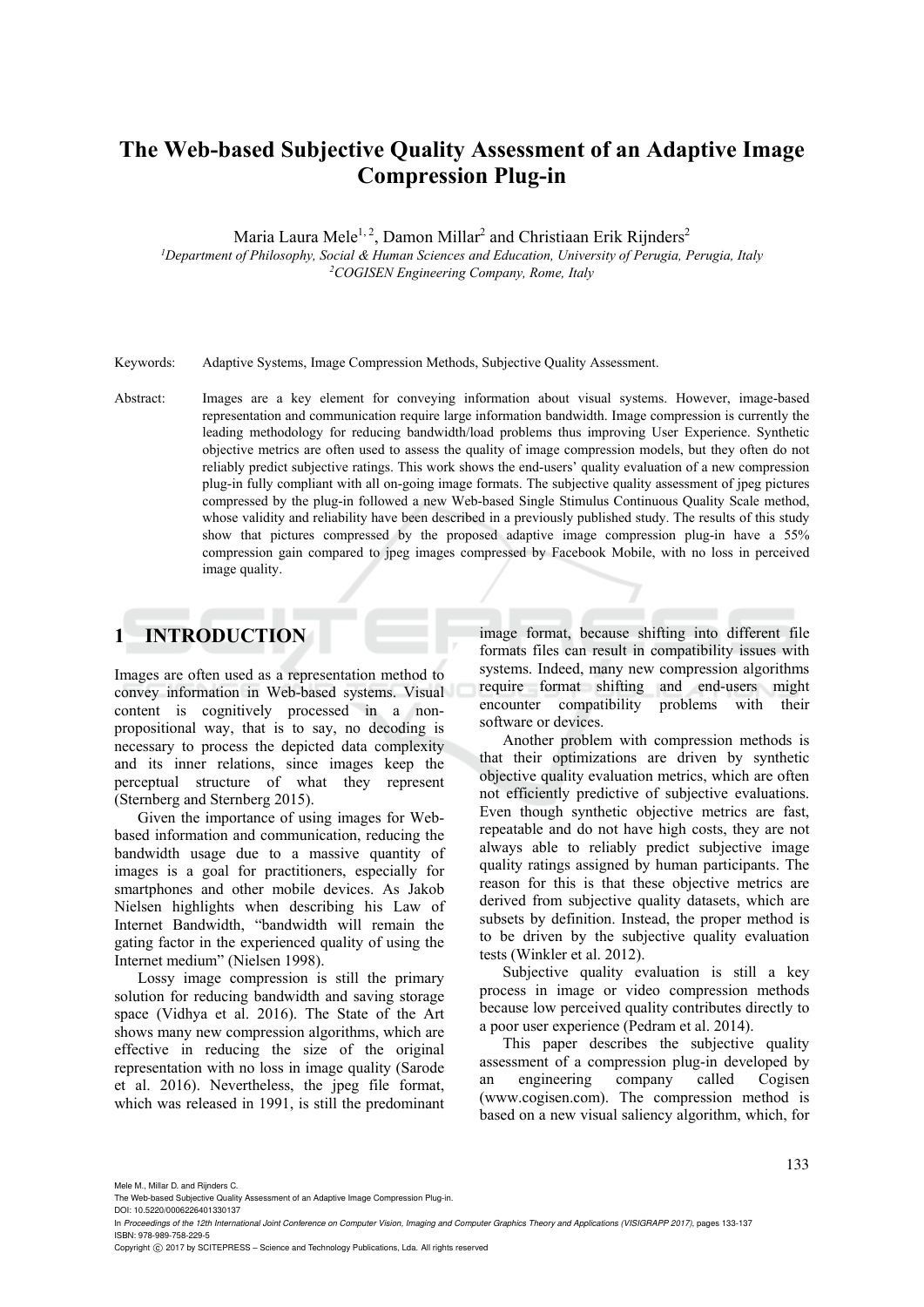each image, calculates a map of the perception threshold beyond which users might perceive any reduction in quality. The system has been developed to be compatible with any kind of image compression models and flexible to all current image formats. The system also has a minimal impact on mobile processor usage.

The subjective evaluation of the Cogisen compression plug-in followed an image quality assessment method, which adapts the Single<br>Stimulus Continuous Quality Scale method Stimulus Continuous Quality described by the ITU-R BT.500-8 recommendations (ITU Telecom 2002) to a Web-based procedure using an online testing tool and a crowdsourcing Web platform for recruiting participants. Both validity and reliability of the Web-based procedure have been investigated in a previous study, which compares the results obtained using the Web-based method to data obtained with laboratory methods (Mele et al. 2016).

This paper describes the subjective quality evaluation of images compressed by two methods: Facebook Mobile's jpeg compression algorithm (which represents the optimized maximum compression level of commonly used jpeg compression), and The Cogisen plug-in, which reduces information in non-salient parts of jpeg images.

#### **2 SUBJECTIVE QUALITY**   $-N$ **EVALUATION OF THE IMAGE COMPRESSION PLUG-IN**

#### **2.1 Method**

The subjective quality assessment procedure used in this study was validated using a data set of images whose quality has been previously ranked by participants (Mele et al. 2016). We compared the Cogisen's compression algorithm with the Facebook Mobile's one because Facebook is a public service by definition and its compression model complies with the State of the Art.

#### **2.2 Material**

The stimuli used for this study were obtained from a selection of six high quality reference pictures (800x800 pixels) provided by the Colourlab Image Database: Image Quality (CIDIQ) (Liu et al. 2014).

Six of 23 high-quality pictures were selected to represent a wide range of photographic subjects (Figure 1). The selected stimuli include the

following pictures: one outdoor panorama, one indoor panorama, one man-made object picture, one picture with distinct foreground/background configurations, one picture without any main specific object of interest, one close-up shot.

The reference pictures were compressed by two compression methods:

- 1. The Facebook Mobile compression algorithm.
- 2. The Cogisen plug-in, according to the following compression gains over Facebook Mobile: 25%, 35%, 45%, 55%. Four distorted pictures (not belonging to the experimental database) were placed twice into the test in order to control subjects' attention.

The test consisted of a total of 49 trials presented in a randomized order, in order to avoid that two identical pictures are presented consecutively.

#### **2.3 Procedure**

Participants were asked about visual acuity, contrast sensitivity, colour vision, light condition and prior experience with video display systems or devices, by a questionnaire shown before the test. Participants were also asked to check the physical dimensions of their display and to regulate it to the maximum brightness. If participants met the preliminary requirements (no vision impairments, only desktop devices, no devices less than 13-inches wide, maximum brightness on) test instructions were displayed.

Each image was presented for 7 seconds, then a 1-100 integer quality scale, numerically marked and divided in three parts by the "Bad", "Fair", and "Excellent" labels, was displayed for at least 3 seconds. Subjects were asked to assess the quality of each picture by dragging the slider on the quality scale. This Single Stimulus Continuous Quality Scale (SSCQS) evaluation method follows the ITU-R BT.500-8 recommendations (ITU Telecom 2002). The test has been developed by using an online survey software tool, i.e., SurveyGizmo (www.surveygizmo.com).

To prevent errors due to subjects' fatigue and loss of attention, the testing session lasted a maximum 20 minutes. The subjective quality assessment consisted in one single session with participants recruited by means of a crowdsourcing platform for psychological research called Prolific Academic (www.prolific.ac). All participants were first time users of such a quality assessment procedure, and they were remunerated with a £1.25 payment.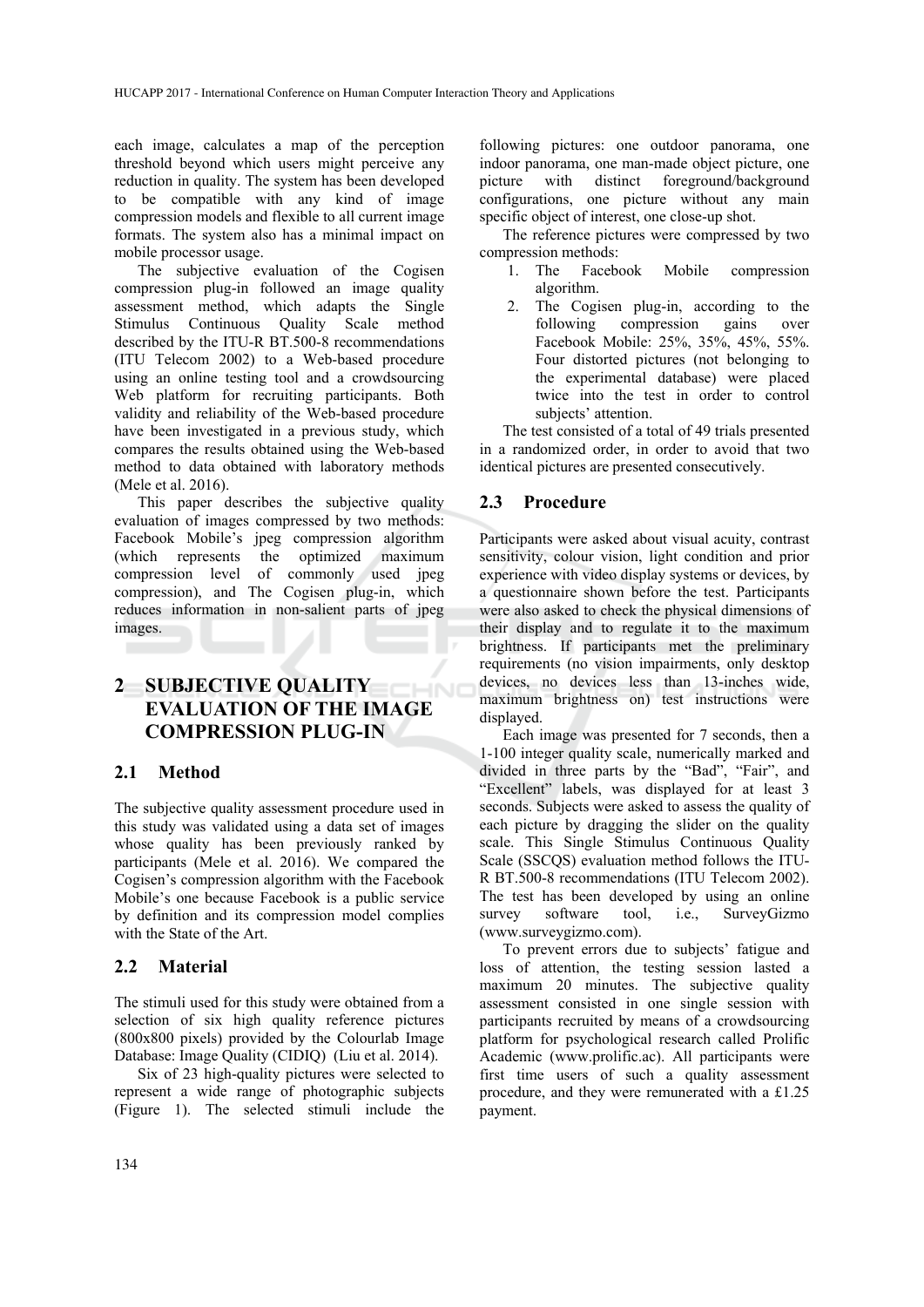### **2.4 Subjects**

Sixty-three subjects (mean age = 32.6 years old, 50.7% male, 100% English speakers), eight expert users (mean age= 34.87, 87.5% male) and 28 nonexpert viewers (mean age= 32.3, 45.4% male) were recruited. All the tests were completed in a single session on March 10, 2016. Expertise was classified according to the participants' employment as reported in a preliminary questionnaire.

Since five outliers were excluded after the descriptive analysis, the screened subjective database included the scores provided by a total of 58 subjects, mean age= 37.2 years old, 48.3% male, 44.8% in-door with natural lights; 55.2% indoor with artificial lights.

#### **2.5 Results**

The basic data analysis included:

- Mean opinion score (MOS): Opinion scores were integers in the range 1-100;
- Difference mean opinion score (DMOS): The raw opinion scores were converted to quality difference scores:

 $d_{ij} = r_iref(j) - r_{ij}$ 

where  $r_{ii}$  is the raw score for the i-th subject and j-th image, and riref(j) denotes the raw quality score assigned by the i-th subject to the reference image corresponding to the j-th distorted image (Sheikh et al. 2006). Difference Mean Opinion Scores (DMOS) were therefore obtained by calculating the difference between the Mean Opinion Scores (MOS) (range 1- 100) assigned to high quality reference images and those assigned to the compressed images (Table 1).

Table 1: Subjects' Mean Opinion Scores and Difference Mean Opinion Scores assigned to both Cogisen compressed pictures and Facebook Mobile compressed pictures.

|             | 25% gain<br>$\frac{1}{2}$ | 35% gain<br>500 | 45% gain<br>500 | 55% gain<br>500 | FB Mobile |
|-------------|---------------------------|-----------------|-----------------|-----------------|-----------|
| <b>MOS</b>  | 76.96                     | 77.68           | 74.83           | 72.62           | 74.30     |
| <b>DMOS</b> | $-2.54$                   | $-3.27$         | $-0.41$         | 1.79            | 0.11      |

The Pearson linear correlation between the DMOS assigned to the pictures compressed by the plug-in and the jpeg pictures show high correlation coefficients, which means that the perceived quality

of the Cogisen pictures is greatly correlated with the perceived quality of Facebook Mobile pictures (Table 2).

Table 2: Correlations between scores assigned to Facebook Mobile compressed pictures and those compressed by the Cogisen Plug-in. The star "\*" marks the mean differences that are significant at the 0.01 level. Two stars "\*\*" mark the mean differences that are significant at the 0.05 level.

|           | $\ensuremath{DMO}$ | 25% gain<br>000 | 35% gain<br>000     | 45% gain<br>COC | 55% gain<br>000 |
|-----------|--------------------|-----------------|---------------------|-----------------|-----------------|
| FB Mobile | Pearson<br>Corr.   | $0.343*$        | $0.262*$<br>$\star$ | $0.497*$        | 0.404           |
|           | Sig. (p value)     | $0.008\,$       | 0.047               | 0.000           | 0.002           |

It was investigated whether the participants' performance has been affected by (1) their expertise with video display systems or devices (expert, non expert) (2) the lighting condition of the setting (natural light, artificial light; indoor, outdoor), and (3) the order in which pictures are shown in the testing sequence (first half of the test, second half of the test).

- 1. Expertise. The one-way ANOVA shows no effect of expertise on difference mean opinion scores (F(1,57)= 2.332; p > 0.05).
- 2. Lighting condition. The one-way ANOVA shows no significant difference in the DMOS assigned in two different lighting conditions (indoor with natural lights, indoor with artificial lights),  $(F(1,57))$ = 2.386;  $p > 0.05$ ).
- 3. Order effect. Multiple linear regression analysis showed that the order of the stimuli into the test (first half, second half) was not able to predict the subjects' answers ( $R^2$ = 0.041,  $F(1,57)$ = 2.386,  $p >$ 0.05;  $β=$  0.202, p>0.05).

The effect of compression method (Facebook Mobile, Cogisen) on subjects' performance was investigated. The repeated measures ANOVA shows an overall significant difference in DMOS assigned to stimuli compressed by the Cogisen plug-in compared to those assigned to jpeg pictures compressed by the Facebook Mobile application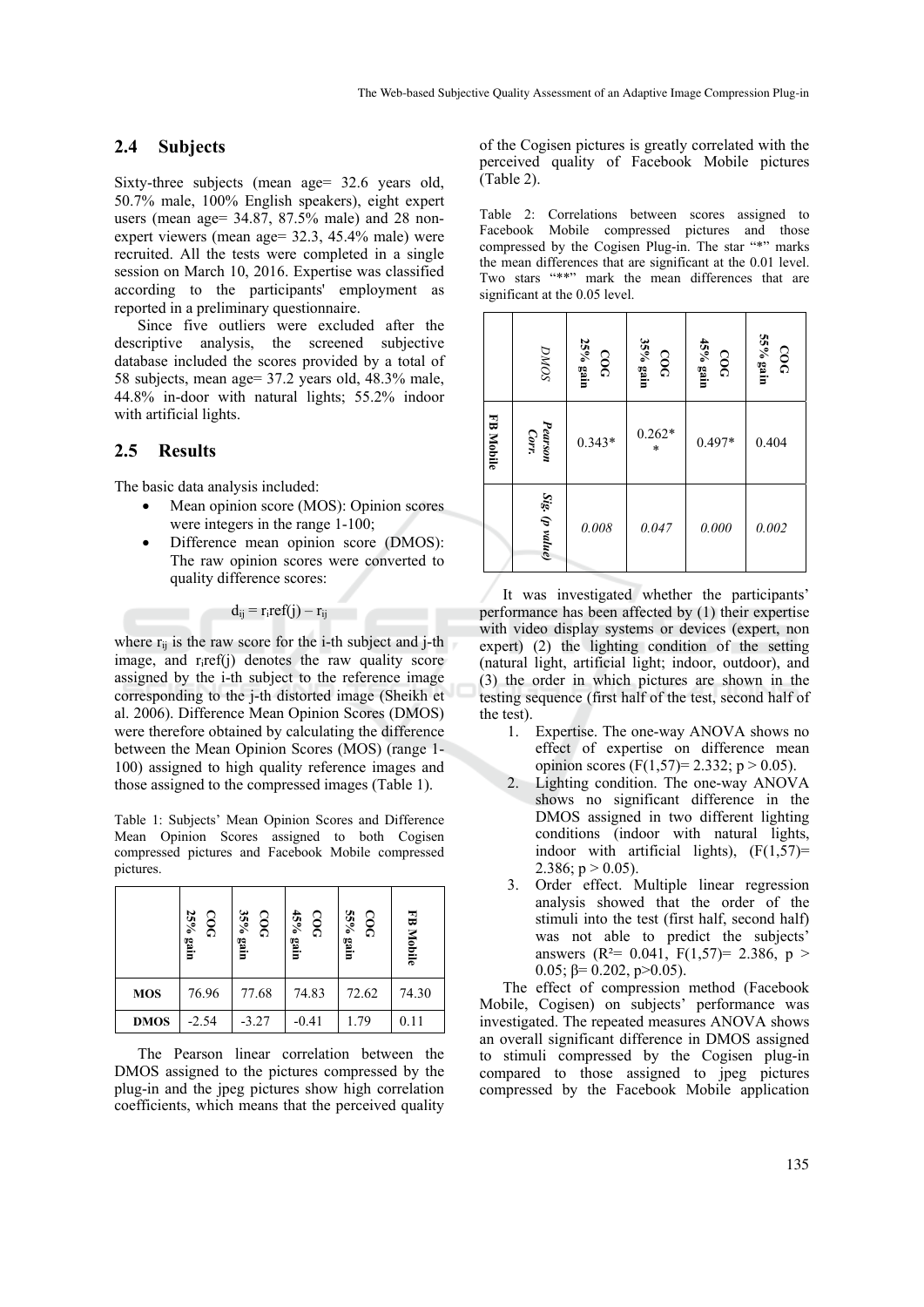(Multivariate test; Wilks' Lambda F(4,54)= 7.635; p=0.000).

Pairwise comparisons among compression levels and Facebook Mobile compression (adjustment for multiple comparisons: Bonferroni) show significant difference between both 25% and 35% compressed pictures and Facebook Mobile pictures. No difference between both 45% and 55% compressed pictures and jpeg images was found (Table 3).

Table 3: Pairwise Comparisons. Table shows the mean difference between the DMOS assigned to the Facebook Mobile's picture values and the DMOS assigned to the Cogisen's compressed pictures. Positive mean difference values denote higher mean opinion scores assigned to Cogisen pictures compared to Facebook pictures. A p value >0.05 denotes that the mean difference is not significant. The star "\*" marks the mean differences that are significant at the 0.01 level.

| Compression<br>$\widehat{\mathbf{c}}$ | (J)<br>Compression | Diff. $(I-J)$<br>Mean | Std. Error | (p value)<br>Sig |
|---------------------------------------|--------------------|-----------------------|------------|------------------|
| <b>FB</b> Mobile                      | <b>COG 25%</b>     | 2.664*                | 0.719      | 0.005            |
| <b>FB</b> Mobile                      | COG 35%            | 3.397*                | 0.794      | 0.001            |
| <b>FB</b> Mobile                      | <b>COG 45%</b>     | 0.534                 | 0.571      | 1.000            |
| <b>FB</b> Mobile                      | COG 55%            | $-1.681$              | 0.736      | 0.261            |

#### **2.6 Discussion**

The main results show that the difference mean opinion scores assigned to both 25% and 35% Cogisen compressed pictures were significantly higher than those assigned to jpeg stimuli. These results mean that Cogisen's compression method is able to reduce image file size in a way that better manages the information that affects perceived quality. It confirms that Cogisen's adaptive image compression model is more effective than currently common image compression methods in preserving the most salient aspects of images, with a 35% file size gain over jpeg images compressed by Facebook Mobile while also maintaining a higher perceived image quality.

No difference between the perceived quality scores assigned to both 45% and 55% Cogisen compressed pictures and those assigned to Facebook Mobile pictures means that the Cogisen plug-in achieves similar results than the Facebook Mobile compression algorithm with a 55% gain over it.

The authors of this paper are working on further studies focusing on the design and the assessment of the Cogisen plug-in for video compression applications.

### **3 CONCLUSIONS**

This work investigated the subjective quality perception of images compressed by the Cogisen plug-in, which can be integrated into the compression settings of mobile and desktop applications. Sixty-three participants assessed the perceived quality of jpeg pictures compressed by the Facebook Mobile application and by the Cogisen compression plug-in.

The Single Stimulus Continuous Quality Scale method was used to compare the quality score. The quality scores assigned to compressed pictures were compared to those assigned to high quality reference pictures, which were randomly shown during the test (as recommended the ITU suggestions). The presentation used a Web-based administration procedure validated in a previous study (Mele et al. 2016). The results obtained in this study show that the compression plug-in does not significantly affect the subjective perceived quality of previously jpeg compressed pictures up to a gain of 55% file size reduction.

## **REFERENCES**

- ITU Telecom. 2002. Standardization Sector of ITU. Methodology for the Subjective Assessment of the Quality of Television Pictures, Recommendation ITU-TECHNOL R BT. 500 11. *ITU Recommendation, I. T. U. R. B. T.: 500 11.* 
	- Liu, X., Pedersen, M., Hardeberg, J.Y., 2014. CID:IQ A New Image Quality Database. In *Proceedings of the International Conference on Image and Signal Processing 2014 (ICISP 2014),* June 30-July 2, Cherbourg, Normandy, France.
	- Mele, M.L., Millar, D., Rijnders, C.E., 2016. Validating a Quality Perception Model for Image Compression: The Subjective Evaluation of the Cogisen's Image Compression Plug-in. In *Proceedings of the 18th International Conference on Human-Computer Interaction* (HCI 2016). Human-Computer Interaction: Interaction Technologies. Springer International Publishing.
	- Nielsen, J., 1998. *Nielsen's law of internet bandwidth*. Retrieved April 4, 2016 from http://www.useit.com/ alertbox/980405.html
	- Mohammadi, P., Ebrahimi-Moghadam, A., & Shirani, S., 2014. Subjective and objective quality assessment of image: A survey. arXiv preprint arXiv:1406.7799.
	- Sarode, M. C. A., & Patil, S. V., 2016. A Review on Image Compression Techniques.
	- Sheikh, H.R., Sabir, M.F., Bovik, A.C., 2006. A Statistical Evaluation of Recent Full Reference Quality Assessment Algorithms, *IEEE Transactions on Image Processing*, vol. 15, no. 11, pp. 3440-3451.